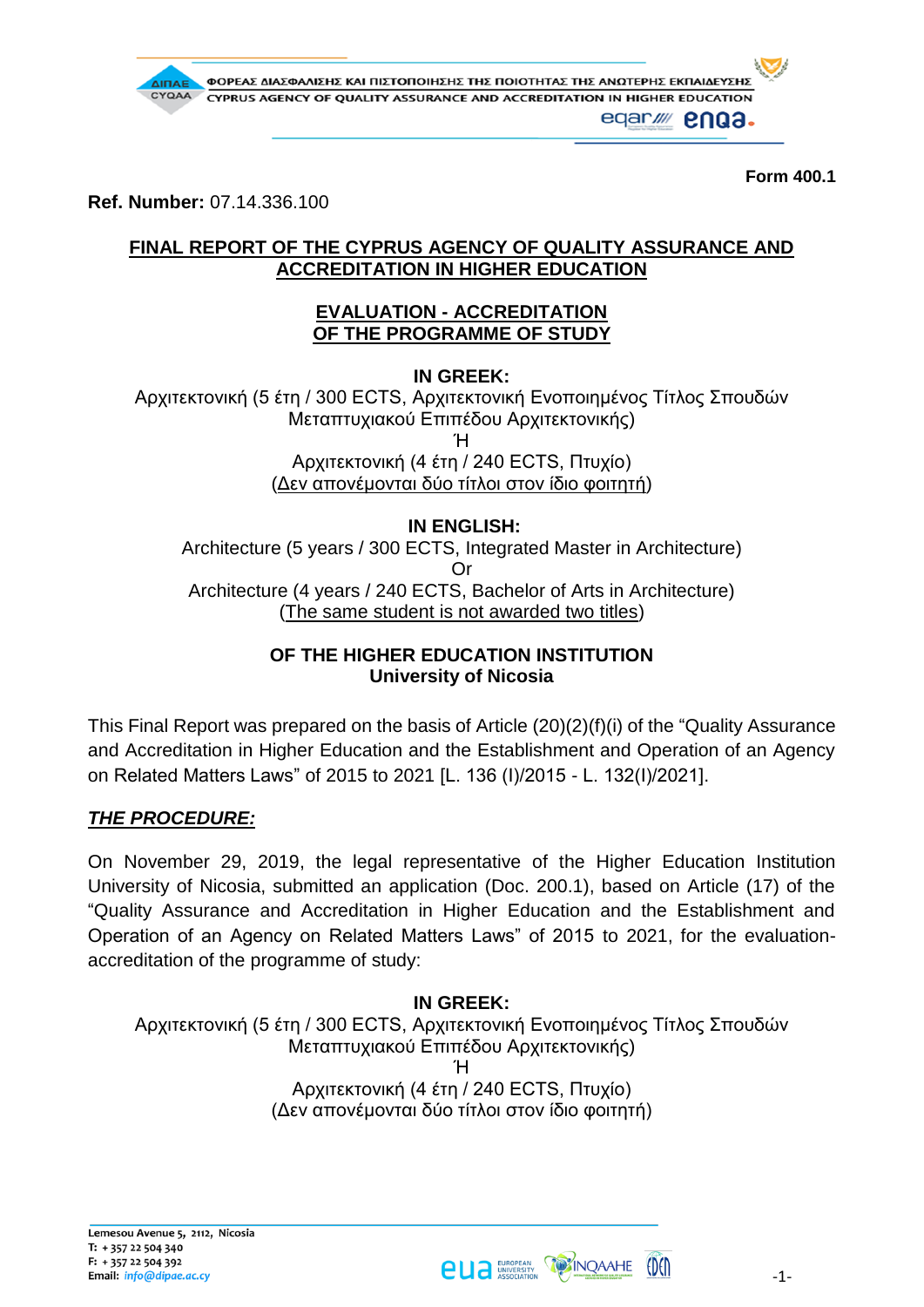

## **IN ENGLISH:**

Architecture (5 years / 300 ECTS, Integrated Master in Architecture) Or Architecture (4 years / 240 ECTS, Bachelor of Arts in Architecture)

(The same student is not awarded two titles)

This application is registered with the reference number: 07.14.336.100

In the framework of competences conferred on it by the relevant legislation, the Council of the Agency has constituted an External Evaluation Committee (EEC), which after initially examining the institution's application for programme evaluation and accreditation, performed a remote visit at the institution on June 30, 2021.

The EEC met remotely with the head of the institution, the head of the relevant department, the programme's coordinator, members of the academic staff, members of the administrative staff, students and/or their representatives and the Internal Quality Assurance Committee.

Additionally, the EEC remotely examined the institution's facilities (library, computer labs, labs, teaching classes, research infrastructures, etc.), various documents presented and/or requested by the EEC, the School's/Faculty's structure and the programme's position in it, the CVs of the teaching staff and their relationship to the institution as teachers in regard to any other duties and teaching.

The EEC has documented its findings and recommendations and drew up the External Evaluation Report in the Doc. 300.1.1.

## **CYQAA Council's Decision**

The Council of the Cyprus Agency of Quality Assurance and Accreditation of Higher Education, during its  $78<sup>th</sup>$  Summit on January 18, 2022, according to the Article (20)(2)(f)(i) of the "Quality Assurance and Accreditation in Higher Education and the Establishment and Operation of an Agency on Related Matters Laws" of 2015 to 2021 [L. 136 (Ι)/2015 - L. 132(I)/2021], and on the basis of the suggestions of the External Evaluation Committee and the comments of the institution on the External Evaluation Committee report, **decided that the programme is accredited to be delivered in English.**

The current accreditation begins in the Spring semester of the academic year 2021-2022 and ceases to be in effect at the end of the Fall semester of the academic year 2026-2027.

On the basis of Article (4) of the relevant Legislation, it is noted that "the above accreditation

is valid for the period provided by the provisions of the Law and is repeated every five (5) years and that the procedure starts at the request of the institution, which must, and shall be submitted at least sixteen (16) months before the expiry of the previous accreditation".

Additionally, on the basis of Article (17)(3)(g) during the period of validity of the Accreditation, the Agency acting of its own motion, may examine whether the criteria continue to be met